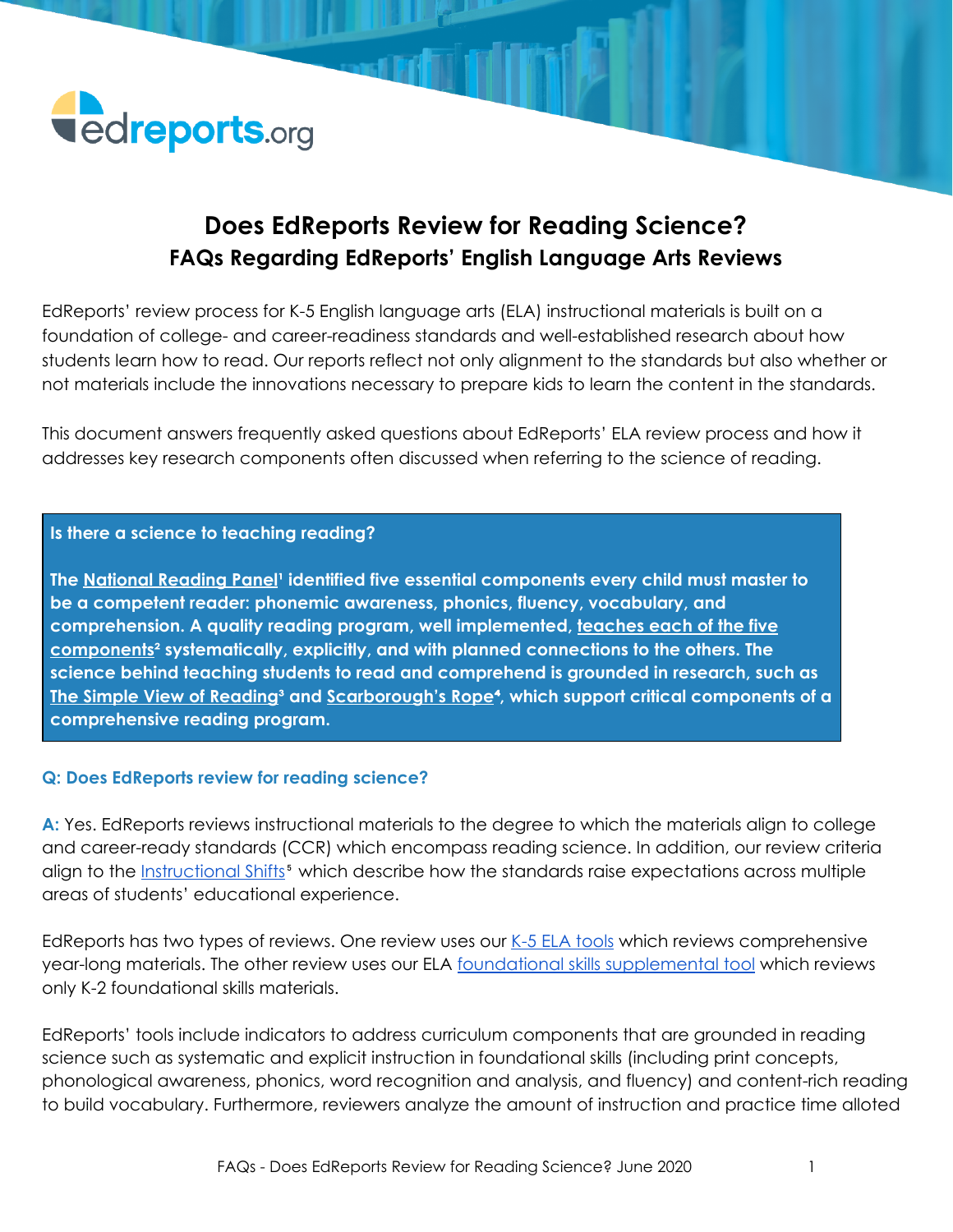for foundational skills to ensure adequate opportunities are provided so students reach mastery of foundational skills.

In addition, EdReports reviews include indicators that review for instruction of and practice of reading, writing, speaking, and listening based on complex and engaging texts that build foundational knowledge. All review tools can be **[accessed](https://www.edreports.org/reports/rubrics-evidence) for free on our website**. Please refer to our Quick Guide on where to locate the science of reading in our review tools.

#### **Q: Why doesn't EdReports have specific criteria or labeling to call out the science of reading?**

**A:** EdReports' K-5 ELA tools review for standards and research in which reading science is embedded. The essential research findings that make up the science of reading—namely, "The Simple View of Reading" (Gough & Tunmer, 1986) and "Connecting early language and literacy to later reading (dis)abilities: Evidence, theory, and practice" (Scarborough, 2001)—can be found in EdReports' K-5 ELA tools. Please refer to our Quick Guide on where to locate indicators in our review tools that support the science of reading.

#### Q: Where in your reports can I find evidence that EdReports is reviewing for the science of reading?

**A:** For educators looking for a year-long comprehensive program with a priority on reading science and foundational skills, we recommend reviewing the scores and evidence found in our **K-2 [comprehensive](https://www.edreports.org/reports/rubrics-evidence) ELA [tool:](https://www.edreports.org/reports/rubrics-evidence)**

- **Criteria 1.2:** Materials provide opportunities for rich and rigorous evidence-based discussions and writing about texts. (e.g. *Indicator 1g: Most questions, tasks, and assignments are text-based, requiring students to engage with the text directly (drawing on textual evidence to support both what is explicit as well as valid inferences from the text).)*
- **Criteria 1.3:** Materials in reading, writing, speaking, listening, and language targeted to support foundational reading development are aligned to the standards. (e.g. *Indicator 1o: Materials, questions, and tasks directly teach foundational skills to build reading acquisition by providing systematic and explicit instruction in the alphabetic principle, letter-sound relationships, phonemic awareness, and phonological awareness (K-1), and phonics (K-2) that demonstrate a transparent and research based progression with opportunities for application both in and out of context.*)
- **Criteria 2.1:** Materials build knowledge through integrated reading, writing, speaking, listening, and language. (e.g. *Indicator 2e: Materials include a cohesive, consistent approach for students to regularly interact with word relationships and build academic vocabulary/ language in context.*)
- In our **3-5 comprehensive ELA tool:** Criteria 1.2, 1.3, and 2.1.

In our K-2 review tool, a comprehensive program could score "meets expectations for alignment" while still receiving partial points in any/some of these indicators. However, if materials do not meet expectations for Criterion 1.3 (foundational skills), they will not meet expectations for gateway 1.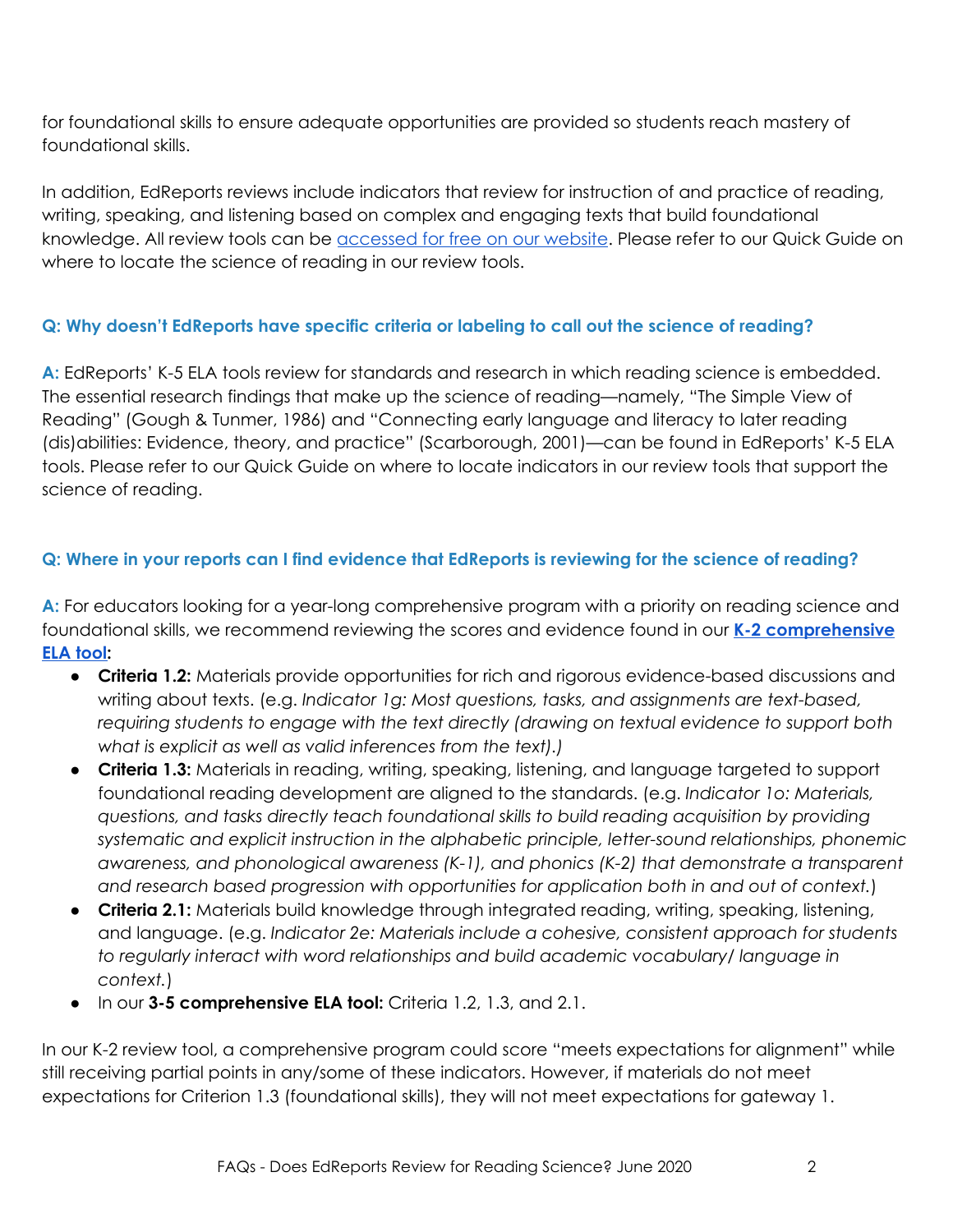The EdReports **[foundational](https://www.edreports.org/reports/rubrics-evidence) skills tool** takes an in-depth look at the instruction, practice, and assessment of the following foundational skills components: print concepts, phonological (and phonemic awareness), phonics, word recognition and analysis, and fluency.

Please refer to our Quick Guide on where to locate the science of reading in our K-5 review tools.

#### **Q: Are College and Career-Ready Standards robust enough to address all aspects of the science of reading?**

**A:** Standards are a floor, not a ceiling. Consider building codes, for example. They are a set of recognized standards that aim for the minimum standards required for safety, but everyone would prefer to live in a building that went beyond the standards set.

At EdReports, our tools review for components of reading science and also review for explicit and systematic instruction in foundational skills with opportunities for students to apply newly learned skills.

EdReports is but one resource we recommend educators look to when considering instructional materials. We always encourage districts to utilize multiple gauges to determine a curriculum's quality including developing an instructional vision that prioritizes the needs of local communities.

#### **Q: How does EdReports address concerns that the standards demand an instructional pace that is developmentally too fast for a majority of students?**

**A:** We recognize there are some tensions in the standards in terms of pacing for early learners. Our process, in both the comprehensive and the foundational skills tools, reviews for systematic and explicit instruction in all foundational skills, including phonological and phonemic awareness and phonics. Additionally, we review for multiple opportunities for students to practice and apply learning that aligns with the research-based scope and sequence of the materials. Our tools review for opportunities for assessment and differentiated instruction to ensure all students are progressing toward growth and proficiency in foundational skills.

#### **Q: Do EdReports reviewers have the expertise to evaluate instructional materials for the science of reading?**

A: Yes. Our educator reviewers go through an extensive screening process where they are interviewed, provide work samples, and scored on a rubric based on early literacy content knowledge. Reviewers receive hours of virtual and in-person training before working in teams to conduct reviews. Training includes not only deepening early literacy content knowledge, but also how to identify quality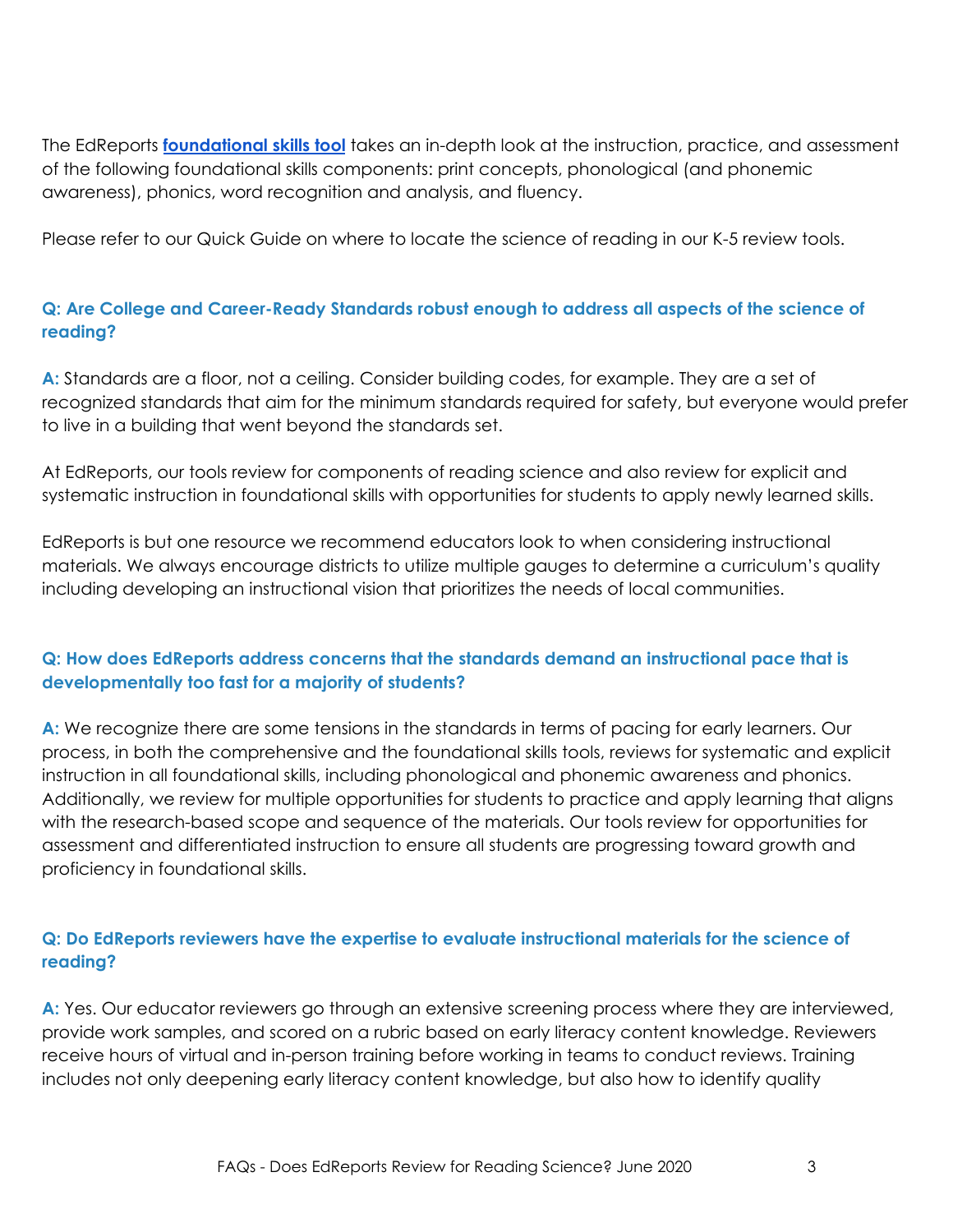components within instructional materials. Collectively, our reviewers have thousands of hours of experience in education. [Educator](https://edreports.org/about/staff) reviewer bios can be found on our website.

#### **Q: How do EdReports reviewers conduct reviews of ELA K-5 instructional materials?**

**A:** In a review, we use a cadre of K-5 ELA educators, district and state leaders, early literacy consultants, and higher-ed professors and instructors who bring deep expertise in foundational skills and early literacy. Reviewers apply their knowledge to look closely at all the essential components that support students as they acquire the skills necessary to be literate. Additionally, all reports are reviewed prior to publication by EdReports ELA staff to check for accuracy and alignment.

Over the course of a review, reviewers spend an average of 5-10 hours per week over several months examining materials, gathering evidence, and reaching a consensus on scoring recommendations.

#### **Q: Aren't educators with a general reading background not well informed enough to conduct these reviews?**

**A:** Our educator reviewers bring deep expertise in foundational skills and early literacy. Collectively, they have thousands of hours of classroom experience as well as learning and certifications in higher education and academia. In addition to the professional expertise of our reviewers, our review tools act as a roadmap to ensure every review is consistent and comprehensive. For example, in indicator 1o of our K-2 comprehensive tool and indicators 1c-1e of our foundational skills tool, reviewers use guidance from our **[Evidence](https://www.edreports.org/reports/rubrics-evidence) Guides** to review instructional materials for multiple opportunities for students to receive explicit and systematic instruction in both phonological awareness and phonemic awareness that is aligned to the scope and sequence.

Phonics—including opportunities for students to build, manipulate, spell, and encode each newly learned sound and sound patterns—is reviewed in indicators 1o and 1r of the K-2 comprehensive tool and 1f-1j of the foundational skills tool.

Additionally, the reviewers use the foundational skills tool to review for multiple student practice opportunities that align with the explicit and systematic instruction included in the instructional materials. Reviewers also use the foundational skills tool to review for differentiated instruction in 1t and assessment in 1s of the K-2 comprehensive tool. In the foundational skills tool, that information is located in gateway 2, particularly indicator 2gii for assessment of phonological awareness, 2giii for assessment of phonics, and 2i for differentiation.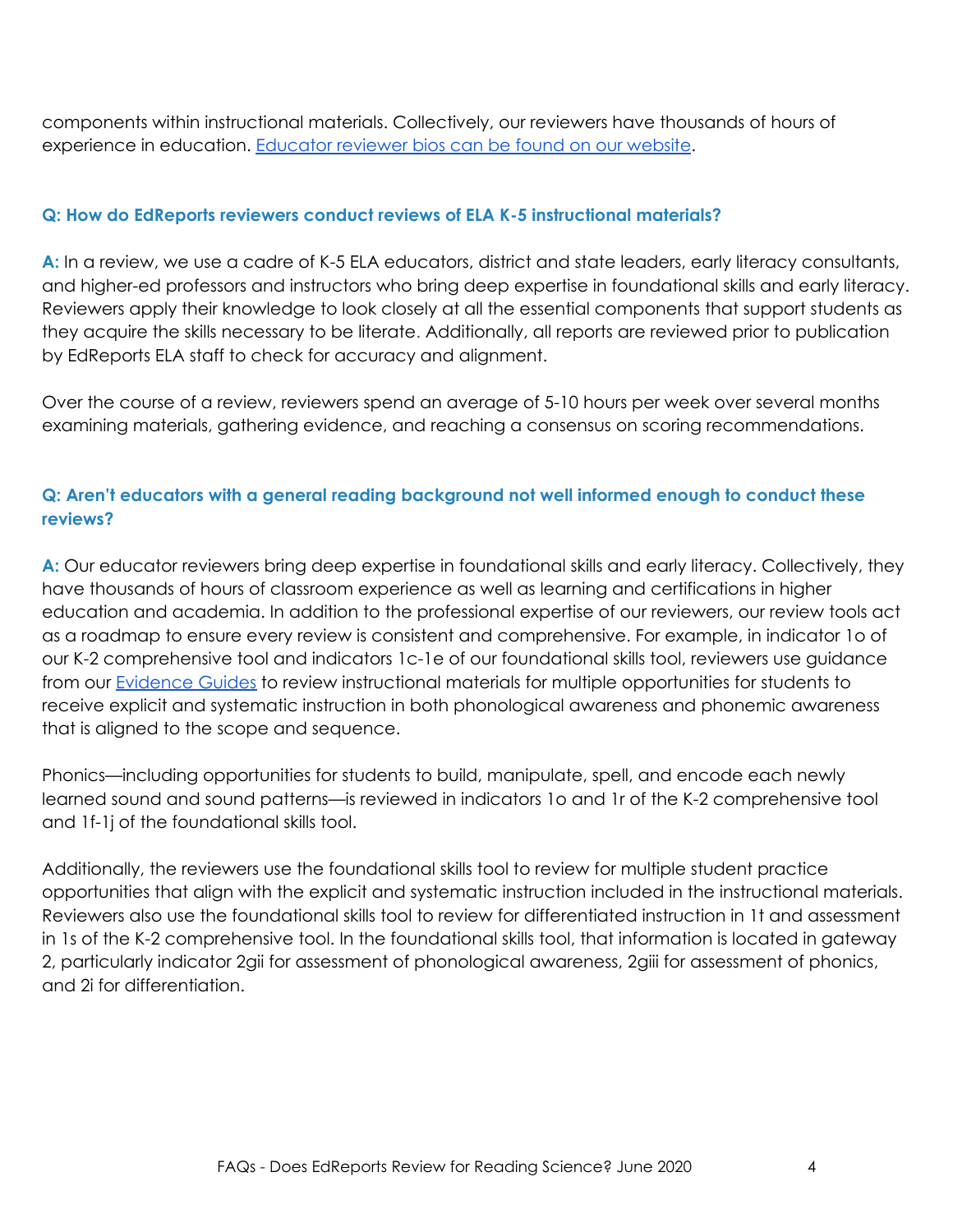#### **Q: Is "knowledge building" represented in College and Career-Ready Standards and EdReports reviews?**

A: Yes. A [knowledge](https://www.aft.org/periodical/american-educator/spring-2006/building-knowledge) rich curriculum<sup>®</sup> ensures that students are learning content knowledge and vocabulary so they can make meaning of what they are reading and rapidly build vocabulary. These skills are addressed in gateway 2 of all EdReports ELA review tools for grades K-12 (Gateway 2: [Indicators](https://www.edreports.org/reports/rubrics-evidence)  $2A - 2G$  $2A - 2G$ .

#### **Q: What would you recommend district leaders and/or review committees, including site and teacher leaders, consider when evaluating programs that support what is known about reading science?**

**A:** We recommend the following actions:

- Consider your vision of instruction for literacy, or establish one, then assess what level of support students and teachers need specifically to be successful in implementing a K-2 comprehensive literacy program.
- Review the scope and sequence, as well as the research-base of the program under evaluation. This step is necessary to help determine professional learning that may need to occur if materials are selected for implementation (e.g. synthetic vs. analytic phonics).
- Evaluate instructional materials. Include a review for systematic and explicit instruction of foundational skills and how students apply new learning (e.g., multimodal opportunities, worksheets, decodable texts). A deep dive of the texts provided over the course of the year should be reviewed for engaging, complex texts with a consideration to local priorities.
- Ensure materials provide students with regular opportunities to read, listen to, write, and speak using evidence from the text.
- Align your assessments. They need to integrate with the scope and sequence of your materials and provide meaningful information for stakeholders. During evaluation, committees should analyze opportunities for authentic and appropriate differentiation of learning to ensure all students progress toward becoming skilled, literate individuals.

Learn more:

- Foundational Skills Materials: Should I [Supplement?](https://www.edreports.org/resources/article/foundational-skills-materials-should-i-supplement)
- The Path to Reading Requires Quality [Curriculum](https://www.edreports.org/resources/article/the-path-to-reading-requires-quality-curriculum)

#### **Q: Does EdReports' review process privilege any specific approach to reading instruction?**

**A:** No. We do not review for approach. The EdReports review process evaluates instructional materials for foundational skills called for by college and career-ready standards including whether or not the skills are presented systematically with explicit instruction and grounded in a research-based progression. Our review tools, which are based on foundational skills research and college and career-ready standards, can be [downloaded](https://www.edreports.org/reports/rubrics-evidence) for free from our website.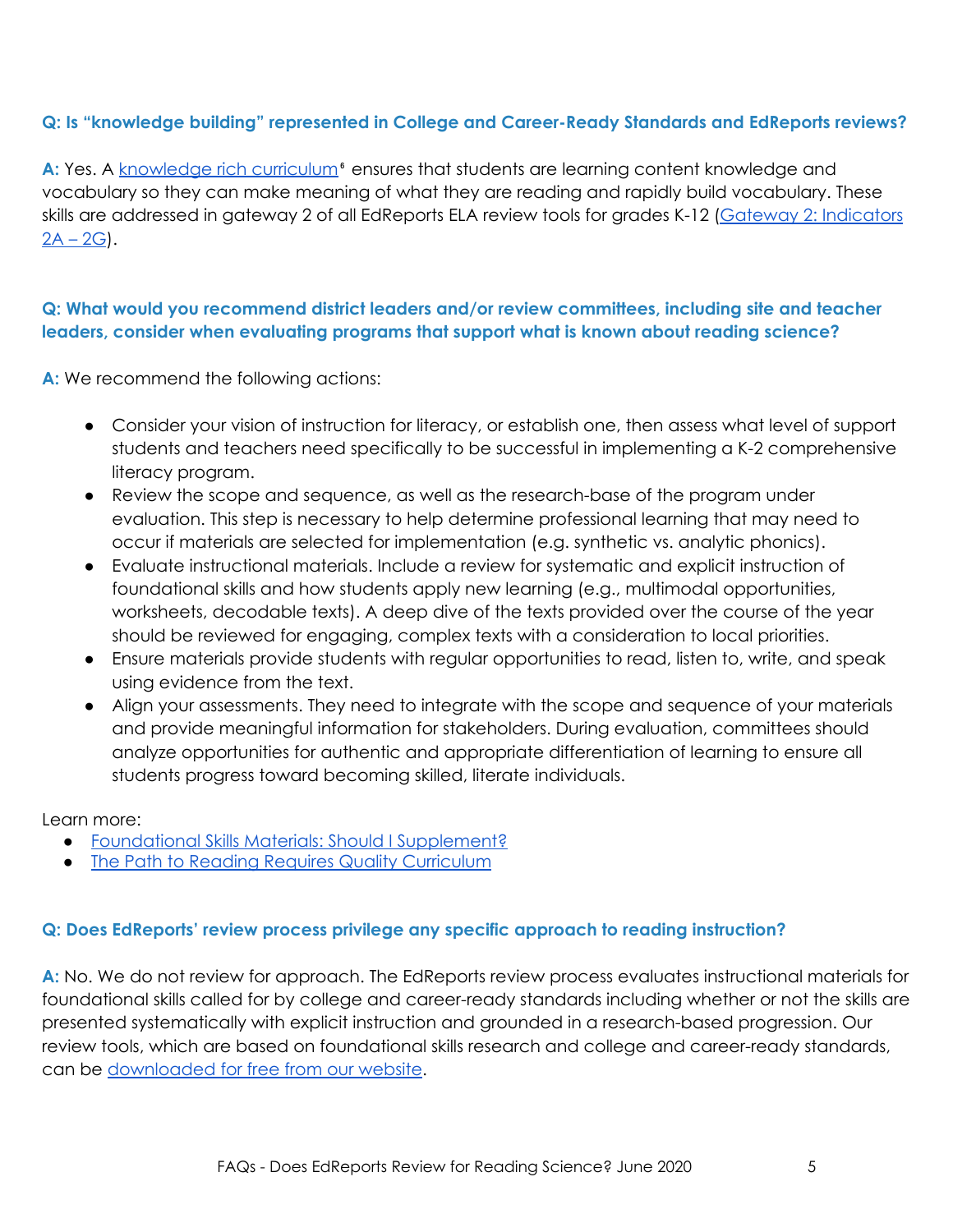#### **Q: Isn't a green, yellow, or red rating from EdReports a defacto recommendation based on your assessment of whether or not an instructional material is high quality?**

**A:** EdReports does not make recommendations or purport whether one curriculum is "better" than another. This is because what is "better" for one student, teacher, or district requires a lot more information than what we look for in our review indicators.

EdReports' reviews focus on whether materials meet our indicators, criteria, and gateways for both alignment and usability. Different indicators and criteria may have more significance to different districts based on the professional support, student learning results, and overall local context regardless of a program's summative total. Our aim is to empower schools and districts with information to choose the best curricula to meet their local needs.

#### **All EdReports.org review tools are available for free at: [edreports.org/reports/rubrics-evidence](https://edreports.org/reports/rubrics-evidence)**

<sup>&</sup>lt;sup>1</sup> Report of the National Reading Panel: <https://www.nichd.nih.gov/publications/pubs/nrp/findings>

² Moats, Louisa, "Whole-Language High Jinks: How to Tell When 'Scientifically-Based Reading Instruction' Isn't": <https://files.eric.ed.gov/fulltext/ED498005.pdf>

<sup>&</sup>lt;sup>3</sup> Hoover, W. and Gough, P. (1990). The simple view of reading. Reading and Writing: An Interdisciplinary Journal, 2, 127–160. [https://www.academia.edu/22075542/The\\_simple\\_view\\_of\\_reading;](https://www.academia.edu/22075542/The_simple_view_of_reading) Gough, P. and Tunmer, W. (1986). Decoding, reading, and reading disability. Remedial and Special Education, 7, 6–10. <http://citeseerx.ist.psu.edu/viewdoc/download?doi=10.1.1.905.7606&rep=rep1&type=pdf>

⁴ Scarborough, Hollis S. (2001) "Connecting early language and literacy to later reading (dis)abilities: Evidence,

theory, and practice": [https://www.academia.edu/22075542/The\\_simple\\_view\\_of\\_reading](https://www.academia.edu/22075542/The_simple_view_of_reading)

⁵ Student Achievement Partners, "Understand - The Shifts": <https://achievethecore.org/category/419/the-shifts>

<sup>&</sup>lt;sup>6</sup> Hirsch, E.D. Jr., "The Case for Bringing Content into the Language Arts Block and for a Knowledge-Rich Curriculum Core for all Children," *American Federation of Teachers*:

<https://www.aft.org/periodical/american-educator/spring-2006/building-knowledge>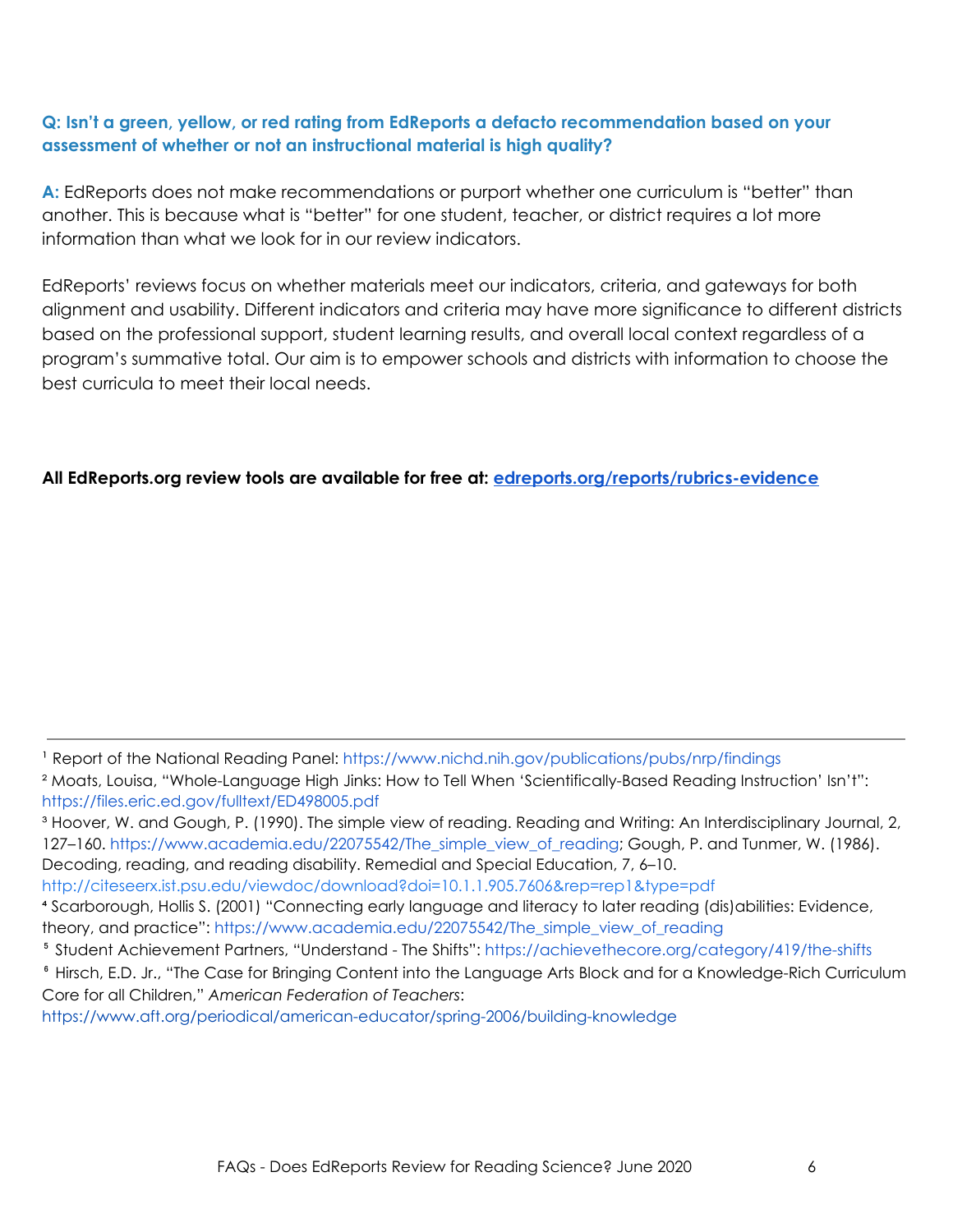

## **ELA K-5 Review Tools: Quick Guide on Where to Locate Reading Science**

| K-2 Comprehensive ELA Tool                                                                                                                                                                                                                                                                                                                                                                                                                                                                                                                                                                                                                                                                                                                                                                                                                                                                                                                                                                                                                                                                                                                                                                                                                                                                                                                                                                                                                                                                                                                                                                                                                                                                                                                                                                                                                                                                                                                                                                                                                                           | 3-5 Comprehensive ELA Tool                                                                                                                                                                                                                                                                                                                                                                                                                                                                                                                          | <b>Foundational Skills Tool</b>                                                                                                                                                                                                                                                                                                                                                                                                                                                                                                                                                                                                                                                                                                            |
|----------------------------------------------------------------------------------------------------------------------------------------------------------------------------------------------------------------------------------------------------------------------------------------------------------------------------------------------------------------------------------------------------------------------------------------------------------------------------------------------------------------------------------------------------------------------------------------------------------------------------------------------------------------------------------------------------------------------------------------------------------------------------------------------------------------------------------------------------------------------------------------------------------------------------------------------------------------------------------------------------------------------------------------------------------------------------------------------------------------------------------------------------------------------------------------------------------------------------------------------------------------------------------------------------------------------------------------------------------------------------------------------------------------------------------------------------------------------------------------------------------------------------------------------------------------------------------------------------------------------------------------------------------------------------------------------------------------------------------------------------------------------------------------------------------------------------------------------------------------------------------------------------------------------------------------------------------------------------------------------------------------------------------------------------------------------|-----------------------------------------------------------------------------------------------------------------------------------------------------------------------------------------------------------------------------------------------------------------------------------------------------------------------------------------------------------------------------------------------------------------------------------------------------------------------------------------------------------------------------------------------------|--------------------------------------------------------------------------------------------------------------------------------------------------------------------------------------------------------------------------------------------------------------------------------------------------------------------------------------------------------------------------------------------------------------------------------------------------------------------------------------------------------------------------------------------------------------------------------------------------------------------------------------------------------------------------------------------------------------------------------------------|
| <b>Gateway 1</b><br><b>Indicators 1g - 1n:</b> Materials provide opportunities for rich and rigorous<br>evidence-based discussions and writing about texts to build strong<br>literacy skills.<br><b>Indicators 1o - 1t:</b> Materials in reading, writing, speaking, listening, and<br>language targeted to support foundational reading development are<br>aligned to the standards.<br>◆ 1o. Materials, questions, and tasks directly teach foundational skills to build reading<br>acquisition by providing systematic and explicit instruction in the alphabetic principle,<br>letter-sound relationships, phonemic awareness, and phonological awareness (K-1),<br>and phonics (K-2) that demonstrate a transparent and research based progression<br>with opportunities for application both in and out of context.<br>◆ 1p. Materials, questions, and tasks provide explicit instruction for and regular<br>practice to address the acquisition of print concepts, including alphabetic<br>knowledge, directionality, and function.<br>◆ 1q. Instructional opportunities are frequently built into the materials for students to<br>practice and gain decoding automaticity and sight based recognition of high<br>frequency words. This includes reading fluency in oral reading beginning in mid-Grade<br>1 and through Grade 2<br>Ir. Materials, questions, and tasks provide systematic and explicit instruction in and<br>practice of word recognition and analysis skills in a research-based progression in<br>connected text and tasks.<br>♦ 1s. Materials support ongoing and frequent assessment to determine student<br>mastery and inform meaningful differentiation of foundational skills, including a clear<br>and specific protocol as to how students performing below standard on these<br>assessments will be supported.<br>It. Materials, questions, and tasks provide high-quality lessons and activities that<br>allow for differentiation of foundational skills.<br>Gateway 2: Indicators 2a - 2h: Materials build knowledge through | <b>Gateway 1</b><br>Indicators 1g - 1n: Materials<br>provide opportunities for rich<br>and rigorous evidence-based<br>discussions and writing about<br>texts to build strong literacy skills.<br>Indicators 1o - 1q: Materials in<br>reading, writing, speaking,<br>listening, and language<br>targeted to support<br>foundational reading<br>development are aligned to the<br>standards.<br><b>Gateway 2</b><br>Indicators 2a - 2h: Materials<br>build knowledge through<br>integrated reading, writing,<br>speaking, listening, and<br>language. | <b>Gateway 1: Alignment to</b><br><b>Standards and Research-Based</b><br><b>Practices for Foundational Skills</b><br>Instruction<br>• Print Concepts and Letter<br>Recognition (K-1 only)<br>Phonological Awareness (K-1)<br>and Phonics<br>Word Recognition, Word<br>Solving, and Word Analysis<br>Decoding Accuracy,<br>Automaticity, and Fluency<br><b>Gateway 2: Implementation,</b><br><b>Support Materials, and</b><br>Assessment<br>Guidance for<br>Implementation, Including<br>Scope and Sequence<br>Decodable Texts<br>$\bullet$<br>Assessment and<br>Differentiation<br>Effective Technology Use and<br><b>Visual Design</b><br>All EdReports.org review tools<br>are available for free at:<br>edreports.org/reports/rubrics-e |
| integrated reading, writing, speaking, listening, and language.                                                                                                                                                                                                                                                                                                                                                                                                                                                                                                                                                                                                                                                                                                                                                                                                                                                                                                                                                                                                                                                                                                                                                                                                                                                                                                                                                                                                                                                                                                                                                                                                                                                                                                                                                                                                                                                                                                                                                                                                      |                                                                                                                                                                                                                                                                                                                                                                                                                                                                                                                                                     | vidence                                                                                                                                                                                                                                                                                                                                                                                                                                                                                                                                                                                                                                                                                                                                    |